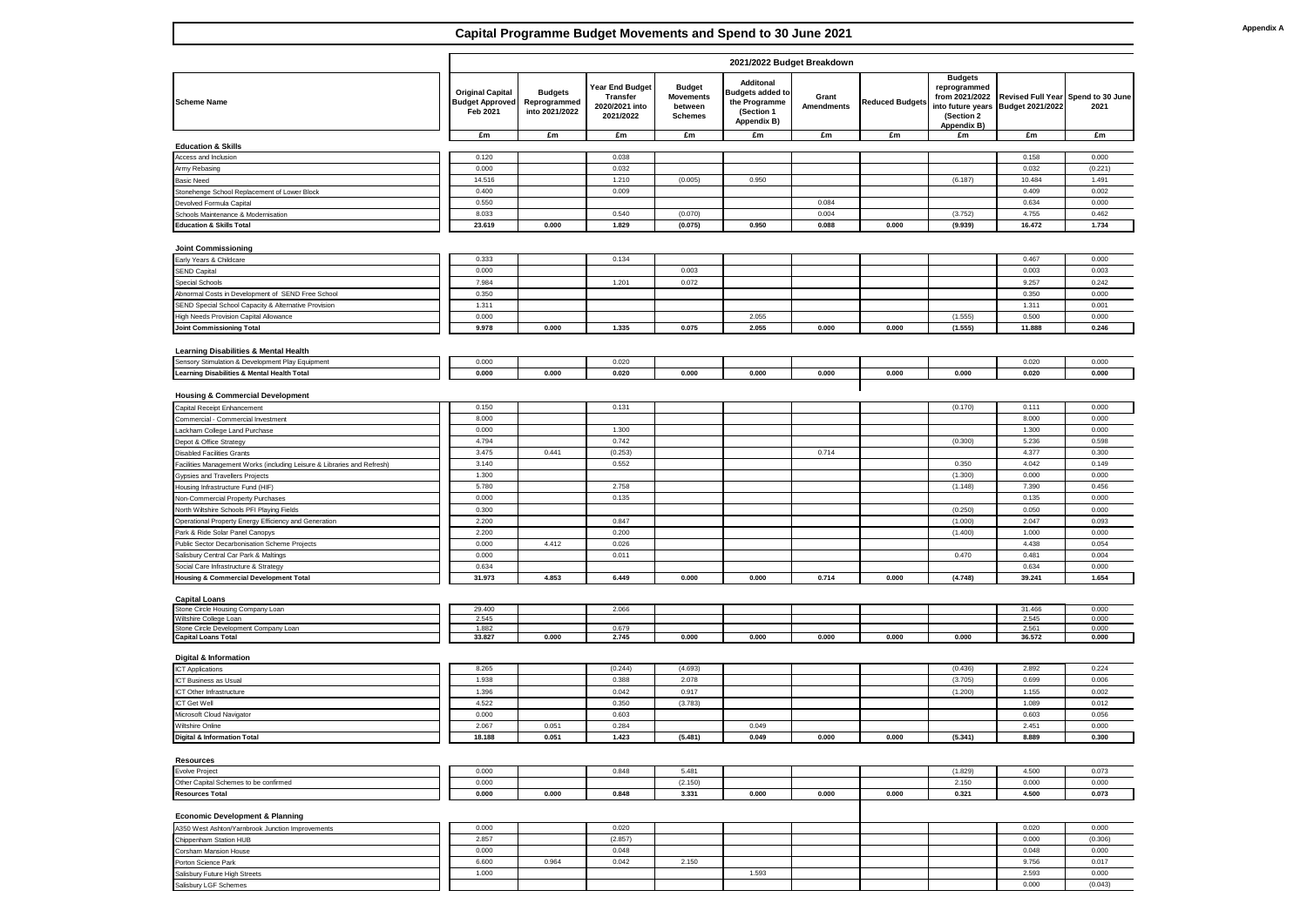## **Capital Programme Budget Movements and Spend to 30 June 2021**

|                                                  |                                                               | 2021/2022 Budget Breakdown                       |                                                            |                                                                |                                                                                    |                            |                        |                                                             |                                                                                         |         |  |  |
|--------------------------------------------------|---------------------------------------------------------------|--------------------------------------------------|------------------------------------------------------------|----------------------------------------------------------------|------------------------------------------------------------------------------------|----------------------------|------------------------|-------------------------------------------------------------|-----------------------------------------------------------------------------------------|---------|--|--|
| <b>Scheme Name</b>                               | <b>Original Capital</b><br><b>Budget Approved</b><br>Feb 2021 | <b>Budgets</b><br>Reprogrammed<br>into 2021/2022 | Year End Budget<br>Transfer<br>2020/2021 into<br>2021/2022 | <b>Budget</b><br><b>Movements</b><br>between<br><b>Schemes</b> | Additonal<br><b>Budgets added to</b><br>the Programme<br>(Section 1<br>Appendix B) | Grant<br><b>Amendments</b> | <b>Reduced Budgets</b> | <b>Budgets</b><br>reprogrammed<br>(Section 2<br>Appendix B) | from 2021/2022 Revised Full Year Spend to 30 June<br>into future years Budget 2021/2022 | 2021    |  |  |
|                                                  | £m                                                            | £m                                               | £m                                                         | £m                                                             | £m                                                                                 | £m                         | £m                     | £m                                                          | £m                                                                                      | £m      |  |  |
| Trowbridge Future High Streets                   |                                                               |                                                  |                                                            |                                                                | 2.157                                                                              |                            |                        |                                                             | 2.157                                                                                   | 0.000   |  |  |
| West Ashton Urban Extention Project              |                                                               |                                                  |                                                            |                                                                | 8.784                                                                              |                            |                        |                                                             | 8.784                                                                                   | 0.000   |  |  |
| Wiltshire Ultrafast Broadband                    | 0.825                                                         |                                                  | 0.079                                                      |                                                                |                                                                                    |                            |                        |                                                             | 0.904                                                                                   | (0.364) |  |  |
| <b>Economic Development &amp; Planning Total</b> | 11.282                                                        | 0.964                                            | (2.668)                                                    | 2.150                                                          | 12.534                                                                             | 0.000                      | 0.000                  | 0.000                                                       | 24.262                                                                                  | (0.696) |  |  |